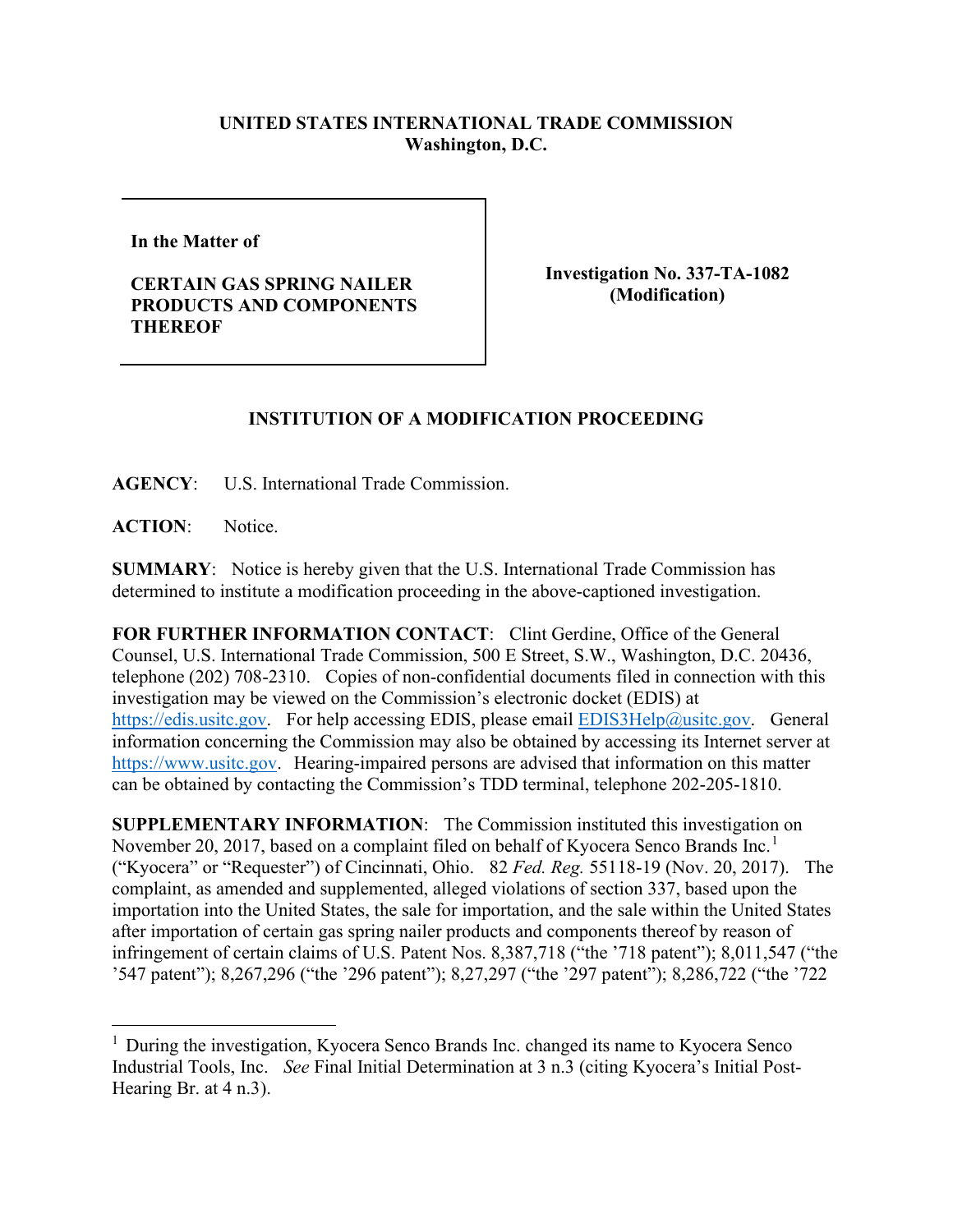patent"); and 8,60[2](#page-1-0),282 ("the '282 patent").<sup>2</sup> The complaint further alleged the existence of a domestic industry. The Commission's notice of investigation named as a respondent Hitachi Koki U.S.A., Ltd.<sup>[3](#page-1-1)</sup> ("Koki") of Braselton, Georgia. The Office of Unfair Import Investigations did not participate in the investigation. The '547 patent was terminated from the investigation and, prior to the evidentiary hearing, the parties stipulated that the '718 patent is the only patent at issue since no violation could be shown as to the '296, '297, '722, and '282 patents. *See* Order No. 28 (Oct. 24, 2018); *see also* Joint Stipulation Regarding Order No. 28 (Oct. 26, 2018).

On March 5, 2020, the Commission issued its final determination finding a violation of section 337 based on infringement, satisfaction of the domestic industry requirement, and noninvalidity with respect to the '718 patent. 85 *Fed. Reg.* 14244-46 (Mar. 11, 2020). The Commission issued a limited exclusion order ("LEO") directed against Koki's infringing products, and a cease and desist order ("CDO") directed against Koki. *Id.* On July 1, 2020, Koki filed an appeal to the U.S. Court of Appeals for the Federal Circuit which is currently pending (Appeal No. 20-2050).

On June 30, 2020, U.S. Customs and Border Protection issued a ruling, pursuant to 19 C.F.R. Part 177, that a redesign of Koki's is outside of the scope of the LEO issued in the investigation. In response, on August 17, 2020, Kyocera petitioned for institution of a modification proceeding, requesting the Commission to determine if the redesign is outside of the scope of the LEO and CDO and to modify the orders to specify the status of the redesigns. On August 27, 2020, Koki filed an opposition to the petition.

The Commission has determined that Requester's petition complies with the requirements for institution of a modification proceeding under Commission Rule 210.76(a)(1) (19 CFR 210.76(a)(1)) to determine whether Koki's redesigned, accused products infringe claims 1, 10, or 16 of the '718 patent and whether the order should be modified to specify that. Accordingly, the Commission has determined to institute a modification proceeding and refer Requester's petition to the Chief Administrative Law Judge as detailed in the accompanying Order. The assigned ALJ will make findings, may request briefing, and will issue a recommended determination ("RD") to the Commission at the earliest practicable time after the date of publication of this notice in the *Federal Register*. The Commission will issue a modification opinion within 60 days of receipt of the ALJ's RD unless the Commission otherwise orders. The following entities are named as parties to the proceeding: (1) Kyocera and (2) Koki.

The Commission vote for this determination took place on September 16, 2020.

<span id="page-1-0"></span><sup>2</sup> The Commission terminated the '547 patent from the investigation in June 2018. *See* Order No. 13 (June 4, 2018), unreviewed by Comm'n Notice (June 22, 2018).

<span id="page-1-1"></span><sup>&</sup>lt;sup>3</sup> During the investigation, Hitachi Koki U.S.A., Ltd. changed its name to Koki Holdings America Ltd. *See* Hitachi's Initial Post-Hearing Br. at 3.